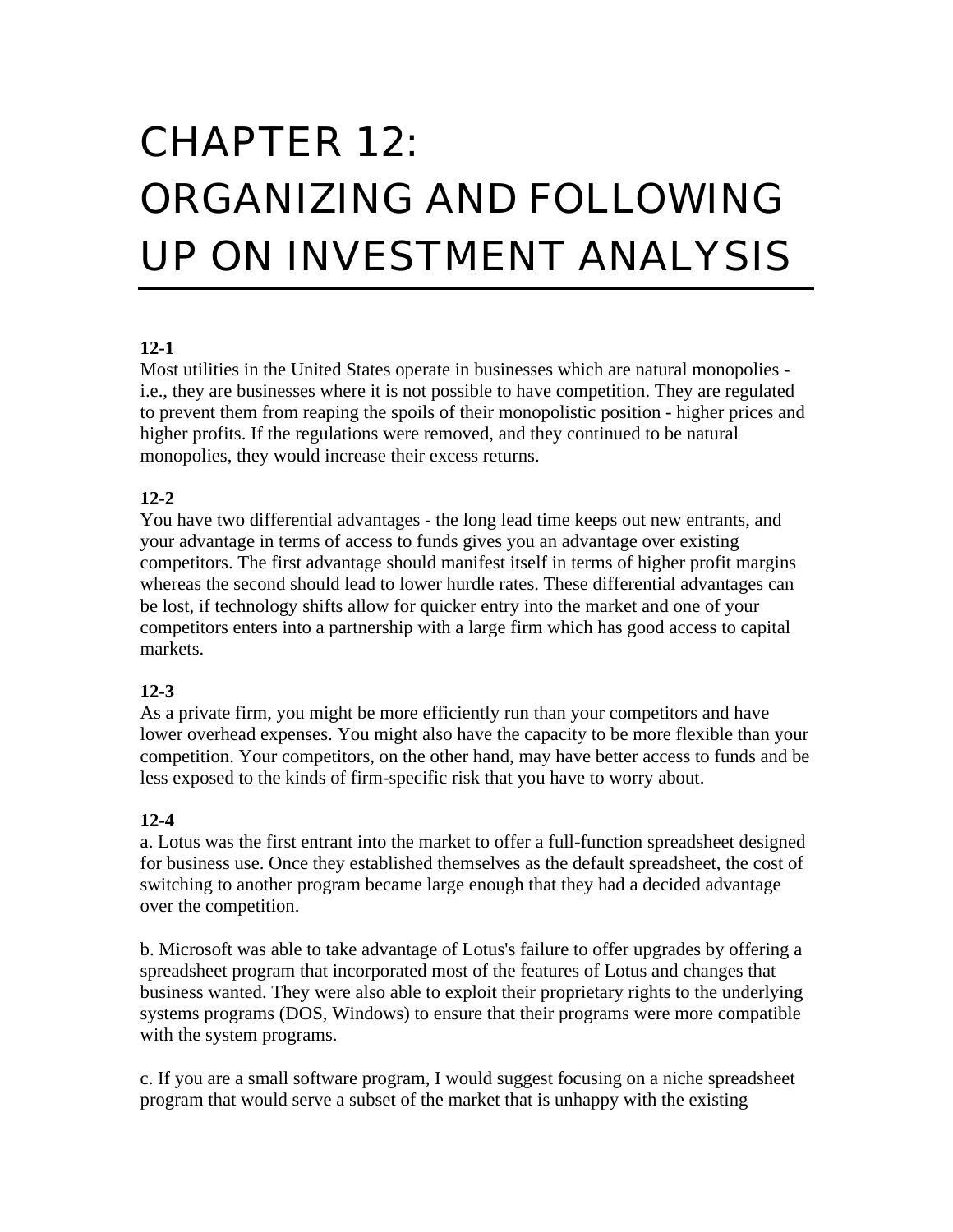offerings. As a small firm, you might be able to offer products that would not be profitable to your larger competitors.

# **12-5**

a. Patents provide explicit protection against competition, allowing the firms that possess them to charge higher prices and earn higher returns.

b. If patent protection were weakened, I would expect excess returns in the pharmaceutical industry to drop.

c. If there is no patent protection, pharmaceutical firms will have to compete like all other consumer product firms -with advertising to create brand names, by reducing costs and establishing a cost advantage or by offering products that are tailored to market segments that are not being served. Firms with low cost structures and good marketing teams are likely to be winners.

# **12-6**

a. In a project analysis, the value of a brand name will show up also in higher margins and more predictable cash flows.

b. As brand name loyalty declines, firms like Unilever and Procter and Gamble will find that the returns on their projects will also decline - this in turn will push excess returns down.

## **12-7**

a. Given that the personal computer market is an intensely competitive one, with several large players, I would recommend a niche computer that would take advantage of her technical expertise and her capacity to keep overhead costs down.

b. She would need to convert her technical expertise - say, in graphics design - to produce a computer that served professional graphics designers better than the existing products. Furthermore, she would need to team up with a production specialist who can then produce these computers at low cost.

c. I think that a sophisticated niche offering, priced with higher margins, provides the best opportunity for a small firm with technical expertise.

# **12-8**

a. If the Zip drive had no patent protection, I would expect to see a host of imitators on the market driving prices and margins down.

b. If I were basing my growth on the Zip drive, I would not expect it to continue. If, on the other hand, I believed that Iomega had the technical expertise to turn out more products like it in the future, I would be more optimistic about growth.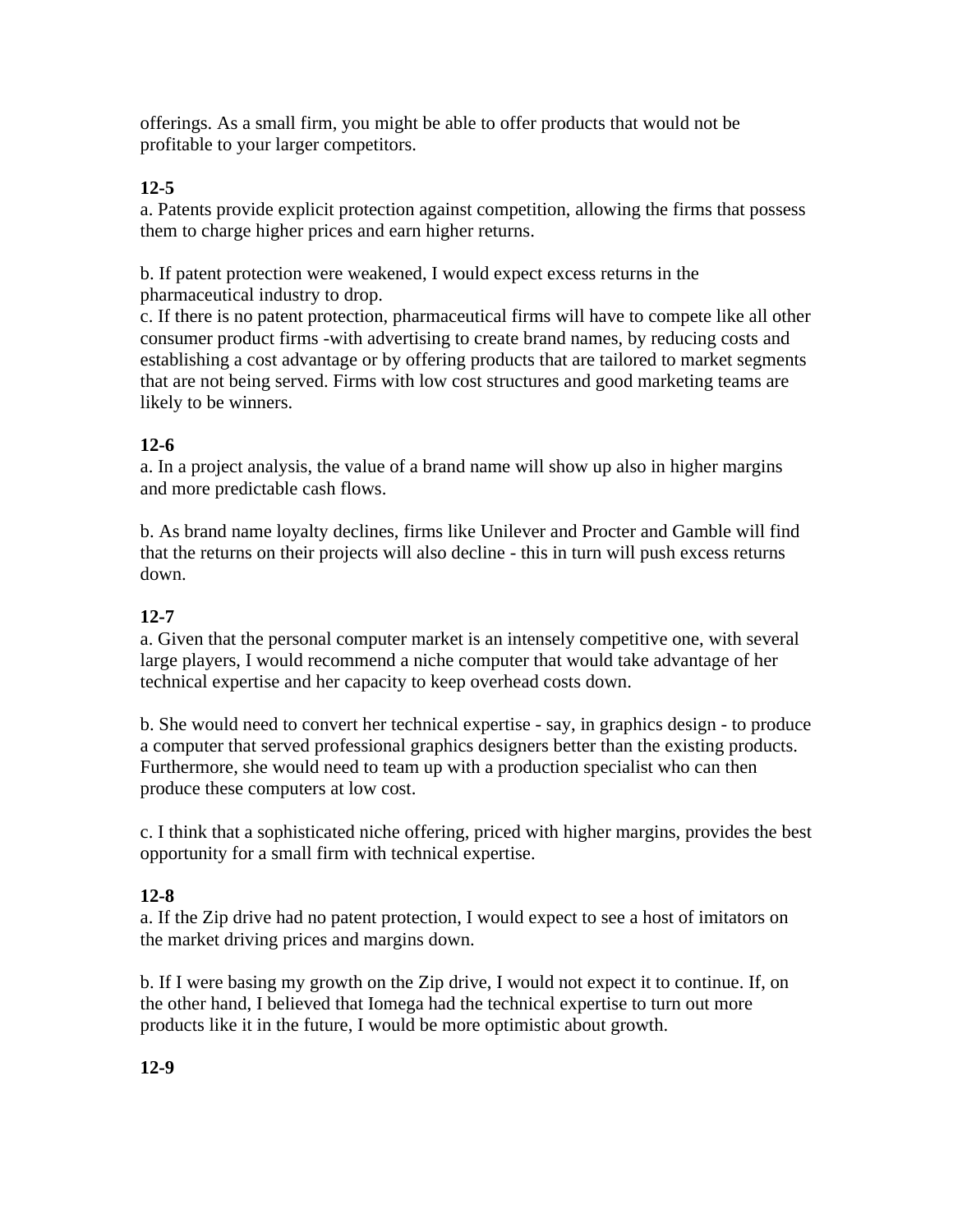a. McDonald's was the first fast-food chain. It offered a standardized menu at low prices at all its locations. As the first entrant to do this successfully with independent franchises, it reaped enormous gains.

b. McDonald's clearly has unparalleled brand name recognition, especially overseas. I would foresee it taking advantage of this to grow internationally.

#### **12-10**

If the advertising is successful, I would expect the project to (1) last longer, (2) have higher margins and (3) greater sales. All of these would make the cash flows and returns higher.

|--|--|

| Year | <b>Forecast CF</b> | <b>Actual CF</b> |
|------|--------------------|------------------|
|      | $-100,000$         | $-105,000$       |
|      | 20,000             | 15,000           |
| 2    | 25000              | 20,000           |
| 3    | 30,000             | 25,000           |
|      | 35,000             | 30,000           |
|      | 40,000             | 35,000           |
|      |                    |                  |

a. Forecast IRR13.45%

b. Actual IRR5.34%

c. The project did not add value to the firm, since it earned only 5.34%.

|                | <b>Forecasts</b> |         |      | <b>Actual</b>  |       |
|----------------|------------------|---------|------|----------------|-------|
| Year           | $EBIT(1-t)$      | CF      | Year | $EBIT(1-t)$    | CF    |
| $\theta$       | (Investment)     | $-10.5$ |      | (Investment)   | $-10$ |
|                | 1.5              | 3       |      | 1.6            | 3.1   |
| $\overline{2}$ | 1.6              | 2.8     |      | 1.65           | 2.85  |
| 3              | 1.7              | 2.6     |      | 1.75           | 2.65  |
| $\overline{4}$ | 1.8              | 2.4     | 4    | 1.85           | 2.45  |
| 5              | 1.9              | 2.4     | 5    | $\overline{2}$ | 2.5   |
| 6              | $\overline{2}$   | 2.4     |      |                |       |
| 7              | 2.1              | 2.4     |      |                |       |
| 8              | 2.2              | 2.4     |      |                |       |
| 9              | 2.3              | 2.4     |      |                |       |
| 10             | 2.4              | 2.4     |      |                |       |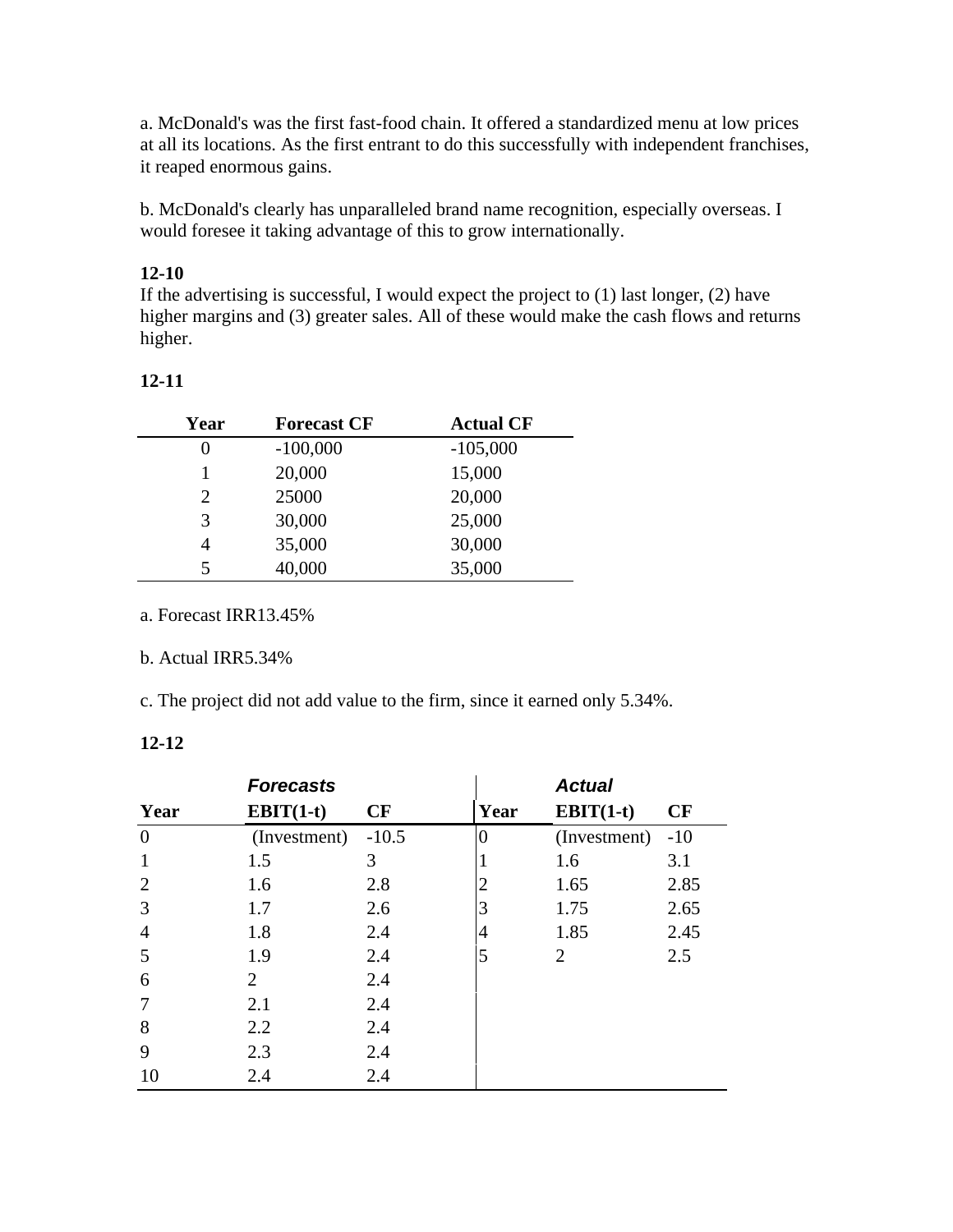a. NPV of Forecast CF at 11% = \$4.65, the project would have been taken.

| Year                        | <b>Forecast CF</b> | <b>Actual CF</b> | <b>Forecast Error</b> |
|-----------------------------|--------------------|------------------|-----------------------|
|                             |                    | 3.1              | 3.33%                 |
| $\mathcal{D}_{\mathcal{L}}$ | 2.8                | 2.85             | 1.79%                 |
|                             | 2.6                | 2.65             | 1.92%                 |
|                             | 2.4                | 2.45             | 2.08%                 |
|                             | 2.4                | 2.5              | 4.17%                 |
| Average                     |                    |                  | 2.66%                 |

b. Forecasting Error

c. Cash flow Returns Earned by Project

| Year                     | CF   | <b>CF/Investment</b> |
|--------------------------|------|----------------------|
|                          | 3.1  | 31.00%               |
| 2                        | 2.85 | 28.50%               |
| $\mathcal{R}$            | 2.65 | 26.50%               |
|                          | 2.45 | 24.50%               |
| $\overline{\mathcal{L}}$ | 2.5  | 25.00%               |
|                          |      |                      |

#### d. New Cash Flow Forecasts

| Year | <b>Old Forecast</b> | <b>New Forecast</b> |                          |
|------|---------------------|---------------------|--------------------------|
| 6    | \$2.40              | \$2.46              | (increased by $2.66\%$ ) |
| 7    | \$2.40              | \$2.46              |                          |
| 8    | \$2.40              | \$2.46              |                          |
| 9    | \$2.40              | \$2.46              |                          |
| 10   | \$2.40              | \$2.46              |                          |

e. NPV of Continuing this project =  $8.867749458$ This is the present value of \$2.46 million a year for 5 years at 12%.

#### **12-13**

|                      |        |        | <b>ROE</b> Cost of Equity Peer Group ROE Forecast ROE |        |
|----------------------|--------|--------|-------------------------------------------------------|--------|
| Software Firm 20.50% |        | 13.60% | 16.00%                                                | 22.00% |
| Auto Firm            | 12.50% | 14.70% | 10.00%                                                | 10.50% |

a. The software firm did better than its required rate of return, whereas the auto firm lagged its required return.

b. The software firm did better than its peer group, as did the auto firm.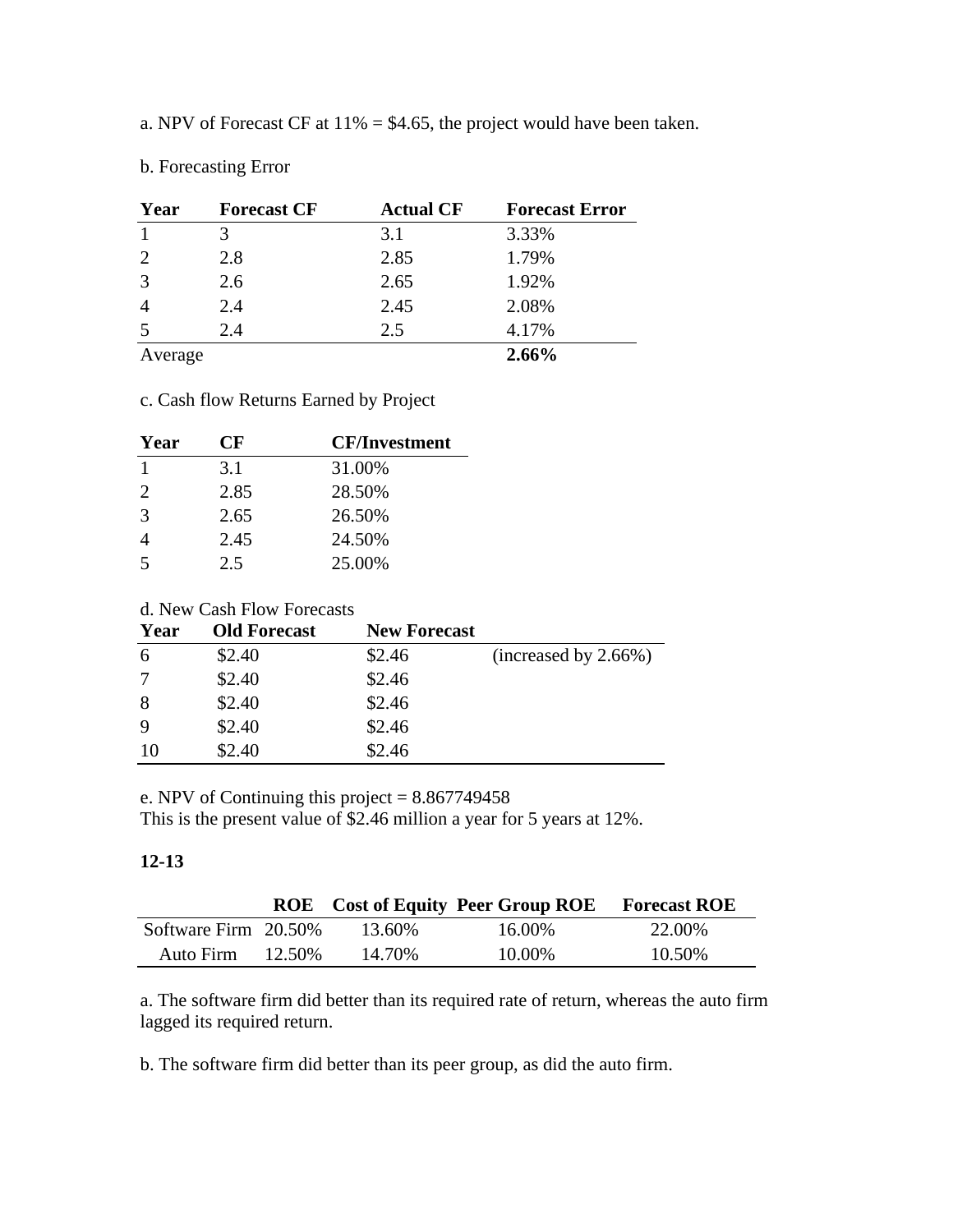c. The software firm did less well than the market expected it to, whereas the auto firm did better.

| Year | <b>Net Income</b> | <b>BV</b> of Equity | <b>ROE</b> |
|------|-------------------|---------------------|------------|
| 1991 | 230               | 576                 | 39.93%     |
| 1992 | 211               | 773                 | 27.30%     |
| 1993 | 258               | 1,001               | 25.77%     |
| 1994 | 320               | 1,260               | 25.40%     |
| 1995 | 343               | 1,480               | 23.18%     |

**12-14**

a. Cost of Equity =  $7\% + 1.45(5.5\%) = 14.98\%$ 

The Gap's investments, on average, were good investments since the ROE > Cost of Equity.

b. Yes. The trend downwards in the average ROE suggests that the marginal projects were not as attractive. It might be a better indicator for future returns.

c. If the market was anticipating a ROE of 28%, I would argue that the Gap disappointed some of these investors. In the years of the disappointments (1992 and 1993 especially) I would expect stock prices to go down.

d. No. It would suggest that the blame for the lower ROE should not be put solely at the door of management.

|  | ×<br>۰. |
|--|---------|
|--|---------|

| a.<br>Firm | <b>ROE</b> | <b>Cost of Equity</b> | <b>Differential</b> |
|------------|------------|-----------------------|---------------------|
| Chrysler   | 14.00%     | 14.60%                | $-0.60\%$           |
| Ford       | 16.00%     | 14.05%                | 1.95%               |
| <b>GM</b>  | 11.50%     | 14.33%                | $-2.83%$            |

b. I would conclude that Ford picked the best projects and GM the worst.

c. The return on equity is a flawed measure because its focuses on accounting income instead of cash flows and also reflects all projects taken by the company, rather than just the most recent ones. Furthermore, the book value of equity can be affected by actions such as buy backs.

# **12-16**

Return on Capital = EBIT (1-t)/ BV of Debt & Equity =  $175$  (1-.36)/(750+38) = 14.21% Cost of Equity =  $7\% + 1.25(5.5\%) = 13.88\%$ Cost of Capital =  $13.88\%$  (2,400/(2,400+38) + 8% (1-.36)(38/(2,400+38)) = 13.74%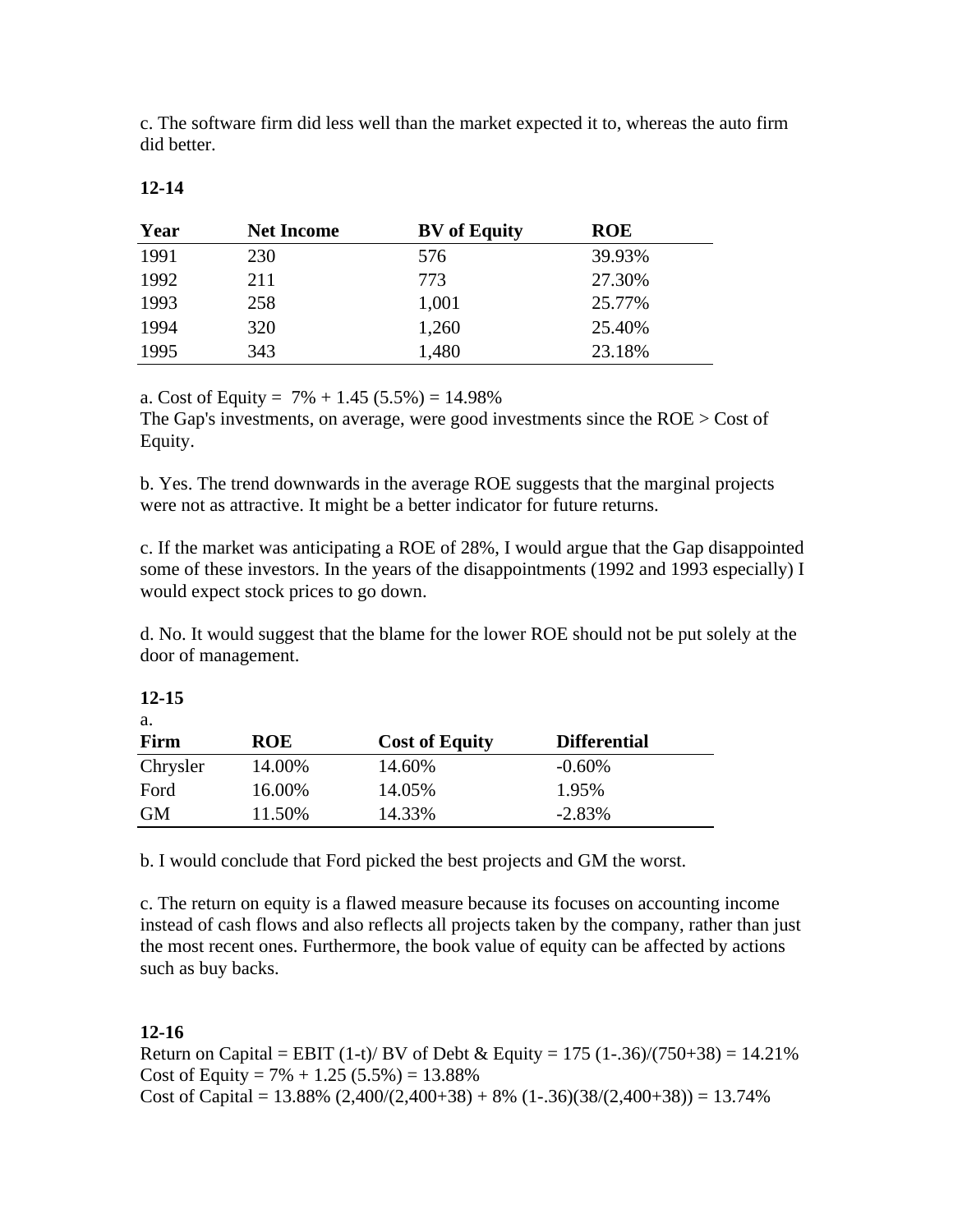| $12 - 17$ |                    |                  |                |                          |
|-----------|--------------------|------------------|----------------|--------------------------|
| Year      | <b>Forecast CF</b> | <b>Actual CF</b> | $PV$ at $12\%$ | PV of actual at $11.5\%$ |
| 1986      | $-1,500$           | $-2,200$         | \$(1,500.00)   | \$(2,200.00)             |
| 1987      | 100                | $-150$           | \$89.29        | \$(134.53)               |
| 1988      | 150                | 50               | \$119.58       | \$40.22                  |
| 1989      | 200                | 100              | \$142.36       | \$72.14                  |
| 1990      | 250                | 150              | \$158.88       | \$97.05                  |
| 1991      | 275                | 100              | \$156.04       | \$58.03                  |
| 1992      | 300                | 175              | \$151.99       | \$91.07                  |
| 1993      | 325                | 200              | \$147.01       | \$93.35                  |
| 1994      | 350                | 200              | \$141.36       | \$83.72                  |
| 1995      | 350                | 175              | \$126.21       | \$65.70                  |

Since the return on capital exceeds the cost of capital, the projects made surplus returns.

a. NPV of Project using forecast CF and 12% discount rate = (\$267.28)

b. NPV of Project using actual CF and 11.5% discount rate  $=$  \$(1,733.3)

c. PV of continuing the project =  $175/115 = $1521.74$ Salvage Value of Project today =  $$1,500.00$ . Continue the project.

| $12 - 18$     |                    |         |
|---------------|--------------------|---------|
| Year          | <b>Expected CF</b> | PV      |
|               | \$10.00            | \$8.93  |
| 2             | \$12.50            | \$9.96  |
| $\mathcal{R}$ | \$15.00            | \$10.68 |
| 4             | \$17.50            | \$11.12 |
| 5             | \$120.00           | \$68.09 |

Present Value of Cash Flows = \$108.78

a. The division is worth \$108.78 million.

b. Folly should accept an offer of \$150 million, since it is greater than the value of the division to Folly.

#### **12-19**

There is usually a limit on the effect of economies of scale. Beyond the limit, the rule of diminishing returns will be more important.

#### **12-20**

As it is pointed out by Milton Friedman, monopoly is usually the result of government regulations. Economies of scale are not enough to create long-lasting monopolies in a